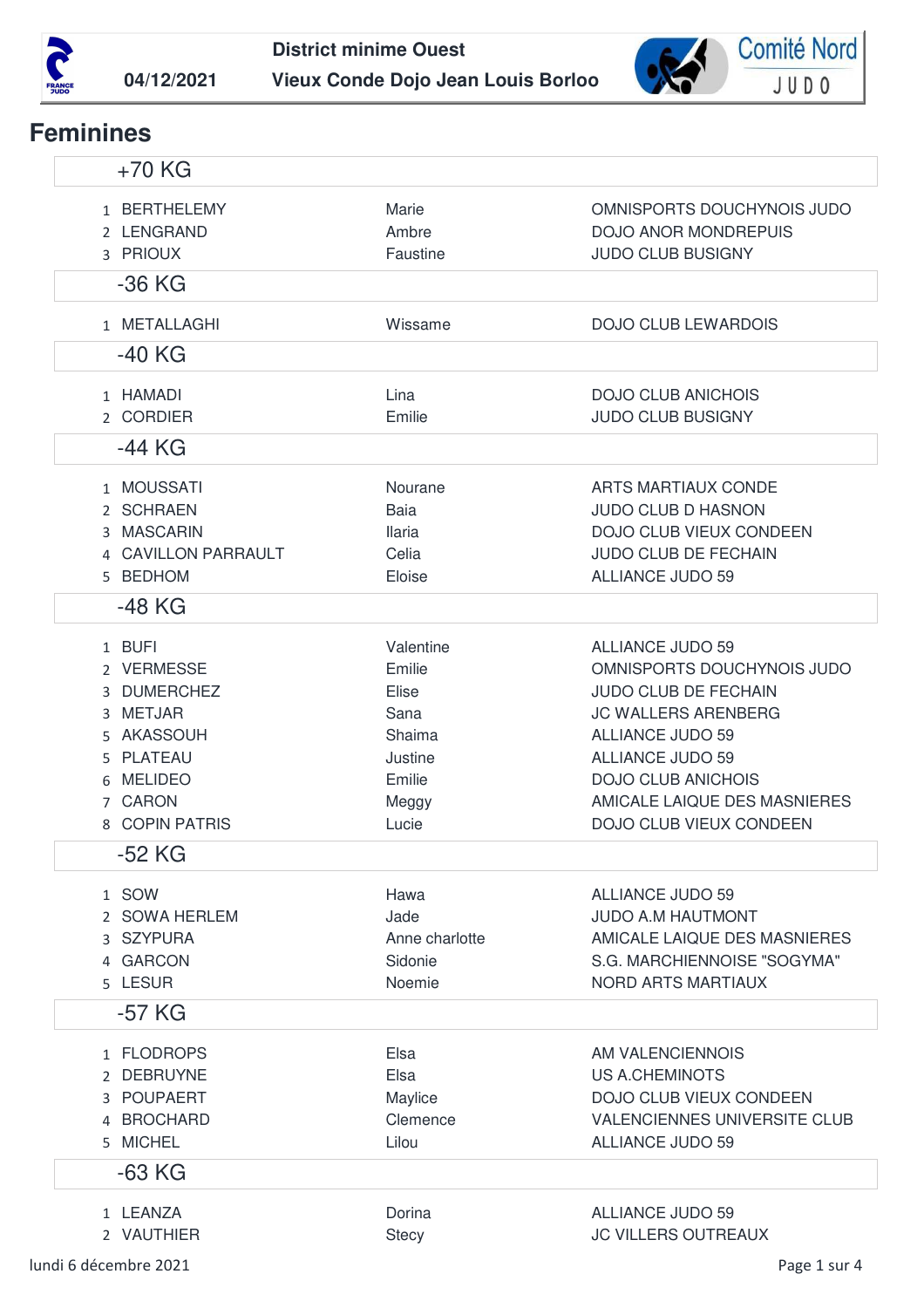| <b>FRANCE</b><br>JUDO |
|-----------------------|

**District minime Ouest** Vieux Conde Dojo Jean Louis Borloo 04/12/2021



| 3 DELLOUE        | Ambre     | <b>IPPON FOURMISIEN</b>             |
|------------------|-----------|-------------------------------------|
| $-70$ KG         |           |                                     |
| 1 RAHO           | Rhalia    | <b>DOJO CLUB ANICHOIS</b>           |
| 2 HUET           | Paula     | <b>VALENCIENNES UNIVERSITE CLUB</b> |
| 3 DELVALLEE      | Clelie    | JUDO CLUB DE GOMMEGNIES             |
| 4 BENAMAR        | Sanem     | <b>CONCORDE OLYMP.TRITH</b>         |
|                  |           |                                     |
| <b>Masculins</b> |           |                                     |
| +73 KG           |           |                                     |
| 1 CARRE          | Noah      | S.G. MARCHIENNOISE "SOGYMA"         |
| 2 CARRE          | Axel      | S.G. MARCHIENNOISE "SOGYMA"         |
| 3 MARTIN         | Damien    | <b>JC FERRIEROIS</b>                |
| $-34$ KG         |           |                                     |
| 1 WOZNIAK        | Antoine   | S.G. MARCHIENNOISE "SOGYMA"         |
| 2 LEFEBRE        | Tom       | AMICALE LAIQUE DES MASNIERES        |
| 2 LEFEBVRE       | Tom       | AMICALE LAIQUE DES MASNIERES        |
| 3 BELMOKTAR      | Sofiane   | <b>ARTS MARTIAUX CONDE</b>          |
| 4 BAENE          | Tony      | <b>NORD ARTS MARTIAUX</b>           |
| 5 DELATTRE       | Timeo     | AMICALE LAIQUE DES MASNIERES        |
| -38 KG           |           |                                     |
| 1 LACHGAR        | Sohayb    | <b>JC WALLERS ARENBERG</b>          |
| 2 BAENE          | Teddy     | <b>NORD ARTS MARTIAUX</b>           |
| 3 DE VOS         | Loucas    | JUDO CLUB DE GOMMEGNIES             |
| 3 HAVRET         | Matheo    | JUDO JU-JITSU LE CATEAU             |
| 5 DOYEN          | Joshua    | <b>ARTS MARTIAUX CONDE</b>          |
| 5 ROBACHE        | Camille   | <b>JC WALLERS ARENBERG</b>          |
| 7 MELIDEO        | Camille   | <b>DOJO CLUB ANICHOIS</b>           |
| 7 ROLAND         | Benjamin  | <b>BUDO CLUB BERTRESIEN</b>         |
| -42 KG           |           |                                     |
| 1 MADEIRA        | Lucas     | AMICALE LAIQUE DES MASNIERES        |
| 2 AUDOUARD       | Mathis    | <b>ALLIANCE JUDO 59</b>             |
| 3 BOUDERBANE     | Aymen     | <b>ALLIANCE JUDO 59</b>             |
| 3 SALAH          | Souleyman | <b>J.C.QUIEVRECHAIN</b>             |
| 5 BAILLEUX       | Lucas     | AM VALENCIENNOIS                    |
| 5 BOUDZALI       | Yazid     | <b>ALLIANCE JUDO 59</b>             |
| 7 BEROUDIAUX     | Daniel    | ASSOCIATION THIERACHE JUDO          |
| 7 DJORDJEVIC     | Novak     | <b>ALLIANCE JUDO 59</b>             |
| 7 SANTRAINE      | Axel      | <b>ARTS MARTIAUX CONDE</b>          |
| 9 BUSIERE        | Arthur    | DOJO CLUB VIEUX CONDEEN             |
| 9 PATTE          | Clement   | AMICALE LAIQUE DES MASNIERES        |
| $-46$ KG         |           |                                     |
| 1 WOZNIAK        | Sacha     | AM VALENCIENNOIS                    |
| 2 ROUSSEL        | Rafael    | <b>JC WALLERS ARENBERG</b>          |
| 3 LIBBRECHT      | Loic      | <b>JC VILLERS OUTREAUX</b>          |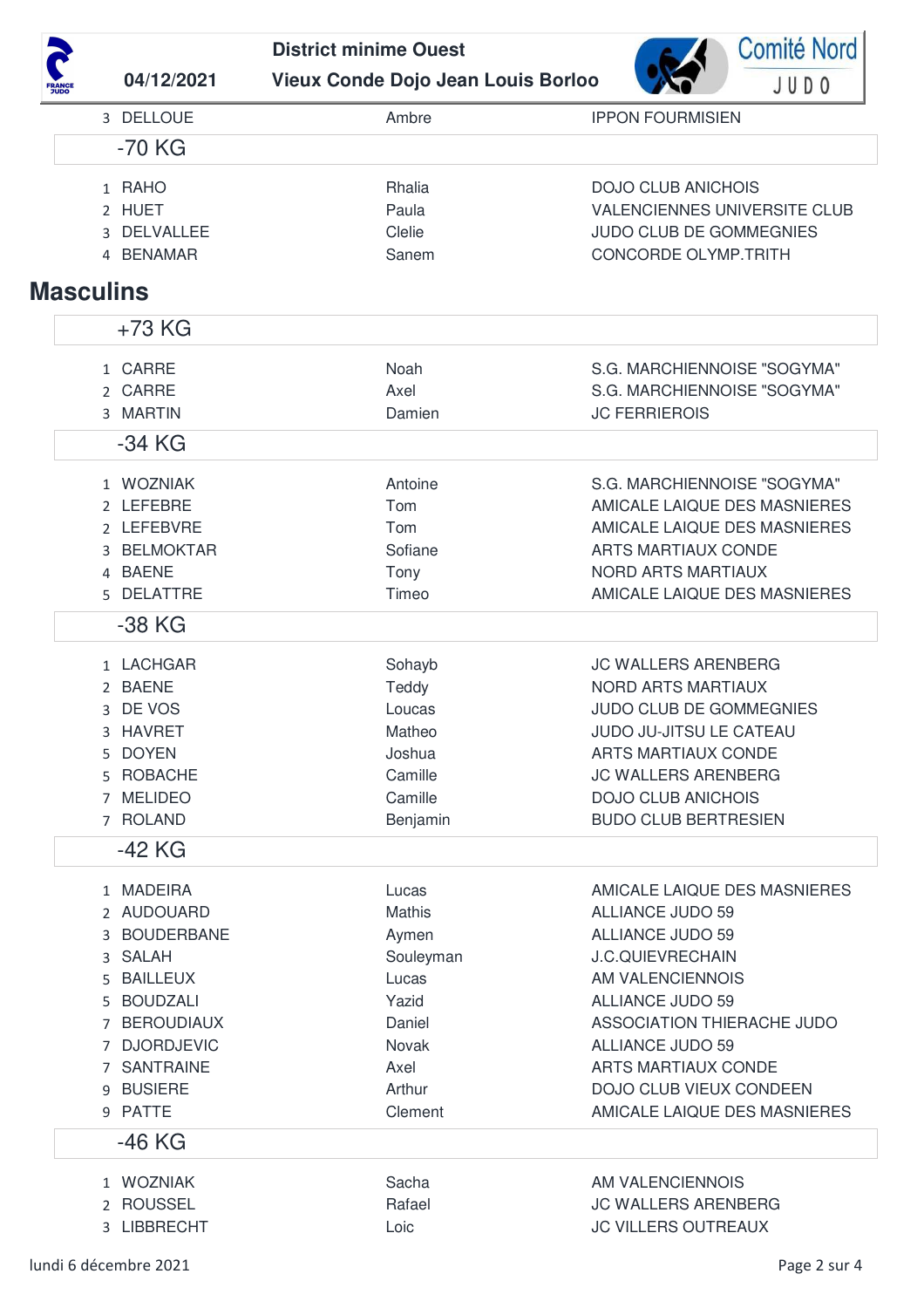|   |                    | <b>District minime Ouest</b> |                                           |                                   | <b>Comité Nord</b> |
|---|--------------------|------------------------------|-------------------------------------------|-----------------------------------|--------------------|
|   | 04/12/2021         |                              | <b>Vieux Conde Dojo Jean Louis Borloo</b> |                                   | JUD0               |
|   | 3 PETIT            |                              | Hugo                                      | <b>JUDO CLUB LANDRECIES</b>       |                    |
|   | 5 AIT MOUHOU       |                              | Ahmed amine                               | <b>J.C.QUIEVRECHAIN</b>           |                    |
| 5 | <b>MANICHE</b>     |                              | Fares                                     | <b>ARTS MARTIAUX CONDE</b>        |                    |
|   | 7 DELHAYE          |                              | Lucas                                     | DOJO CLUB VIEUX CONDEEN           |                    |
|   | $-50$ KG           |                              |                                           |                                   |                    |
|   | 1 GRANATA          |                              | Enzo                                      | <b>ALLIANCE JUDO 59</b>           |                    |
|   | 2 BOCQUET          |                              | Tony                                      | <b>J.C.QUIEVRECHAIN</b>           |                    |
|   | 3 LECUYER          |                              | <b>Basile</b>                             | <b>JC WALLERS ARENBERG</b>        |                    |
| 3 | PAILLARD           |                              | Raphael                                   | <b>JUDO CAUDRY</b>                |                    |
| 5 | <b>RAGOT</b>       |                              | Alexandre                                 | <b>NORD ARTS MARTIAUX</b>         |                    |
| 5 | <b>TAAMALLAH</b>   |                              | Loic                                      | <b>JC VILLERS OUTREAUX</b>        |                    |
| 7 | <b>GIGNON</b>      |                              | Arthur                                    | <b>JUDO CLUB D HASNON</b>         |                    |
| 7 | <b>MOREAU</b>      |                              | Nathan                                    | <b>IPPON FOURMISIEN</b>           |                    |
| 9 | <b>AMER OUALI</b>  |                              | Ayman                                     | <b>ALLIANCE JUDO 59</b>           |                    |
| 9 | <b>DUMINY</b>      |                              | Enzo                                      | JUDO CLUB DE SAULTAIN             |                    |
| 9 | <b>LAGNIER</b>     |                              | Nathan                                    | <b>JUDO CLUB D HASNON</b>         |                    |
|   | 9 MARQUIS          |                              | Johan                                     | JUDO CLUB DE CAMBRAI              |                    |
|   | $-55$ KG           |                              |                                           |                                   |                    |
|   | 1 DEVOS            |                              | Max                                       | <b>JC WALLERS ARENBERG</b>        |                    |
|   | 2 DUBREMETZ        |                              | Thibaut                                   | AMICALE LAIQUE DES MASNIERES      |                    |
| 3 | <b>BOUHALFAYA</b>  |                              | Ismail                                    | <b>DOJO CLUB LEWARDOIS</b>        |                    |
| 3 | <b>DENYS</b>       |                              | Anthony                                   | <b>DOJO CLUB ANICHOIS</b>         |                    |
| 5 | <b>BENAISSA</b>    |                              | Ayyoub                                    | <b>DOJO CLUB ANICHOIS</b>         |                    |
| 5 | <b>CARON</b>       |                              | Alex                                      | AMICALE LAIQUE DES MASNIERES      |                    |
|   | 7 LANTIEZ          |                              | Theo                                      | J.C. RAILLENCOURT STE OLLE        |                    |
|   | 7 SAYAGH BROYON    |                              | Adam                                      | <b>IPPON FOURMISIEN</b>           |                    |
|   | 9 FOSSIER          |                              | Maxence                                   | <b>J.C. RAILLENCOURT STE OLLE</b> |                    |
|   | 9 HARBONNIER       |                              | Thibaud                                   | <b>JC AULNOYE AYMERIES</b>        |                    |
|   | 11 BROCAIL         |                              | Julien                                    | <b>JUDO CLUB DE FECHAIN</b>       |                    |
|   | 11 GRAND           |                              | Sebastien                                 | <b>JUDO CLUB LE QUESNOY</b>       |                    |
|   | 11 HERREWYN        |                              | Maxence                                   | <b>JUDO CLUB DE CAMBRAI</b>       |                    |
|   | 11 LEGAY           |                              | Archibald                                 | <b>JUDO CLUB D HASNON</b>         |                    |
|   | 11 RICHE           |                              | Romain                                    | JUDO CLUB DE FECHAIN              |                    |
|   | $-60$ KG           |                              |                                           |                                   |                    |
|   | 1 ROUSSEL          |                              | Noa                                       | <b>JC WALLERS ARENBERG</b>        |                    |
|   | 2 ABOUDI           |                              | Azzedine                                  | <b>ARTS MARTIAUX CONDE</b>        |                    |
|   | 3 HOORELBEKE       |                              | Enzo                                      | <b>DOJO CLUB LEWARDOIS</b>        |                    |
| 3 | <b>METJAR</b>      |                              | Yassine                                   | <b>JC WALLERS ARENBERG</b>        |                    |
|   | 5 LEVECQUE DARGENT |                              | Liam                                      | <b>JC WALLERS ARENBERG</b>        |                    |
|   | 5 MUSY             |                              | Maxence                                   | <b>JUDO CLUB D HASNON</b>         |                    |
|   | 7 TAINMONT         |                              | Jules                                     | JUDO JU-JITSU LE CATEAU           |                    |
|   | $-66$ KG           |                              |                                           |                                   |                    |
|   | 1 DERACHE          |                              | <b>Mathis</b>                             | NORD ARTS MARTIAUX                |                    |
|   | 2 MOSIEK           |                              | Mathis                                    | <b>JC WALLERS ARENBERG</b>        |                    |
|   | 3 EL MONCEF        |                              | <b>Iliess</b>                             | JUDO CLUB SOLRE LE CHATEAU        |                    |
|   | 3 FAUVEAUX         |                              | Eliot                                     | <b>IPPON FOURMISIEN</b>           |                    |
|   | 5 ANDRIES          |                              | Liam                                      | J.C. RAILLENCOURT STE OLLE        |                    |

lundi 6 décembre 2021 **Page 3 sur 4**